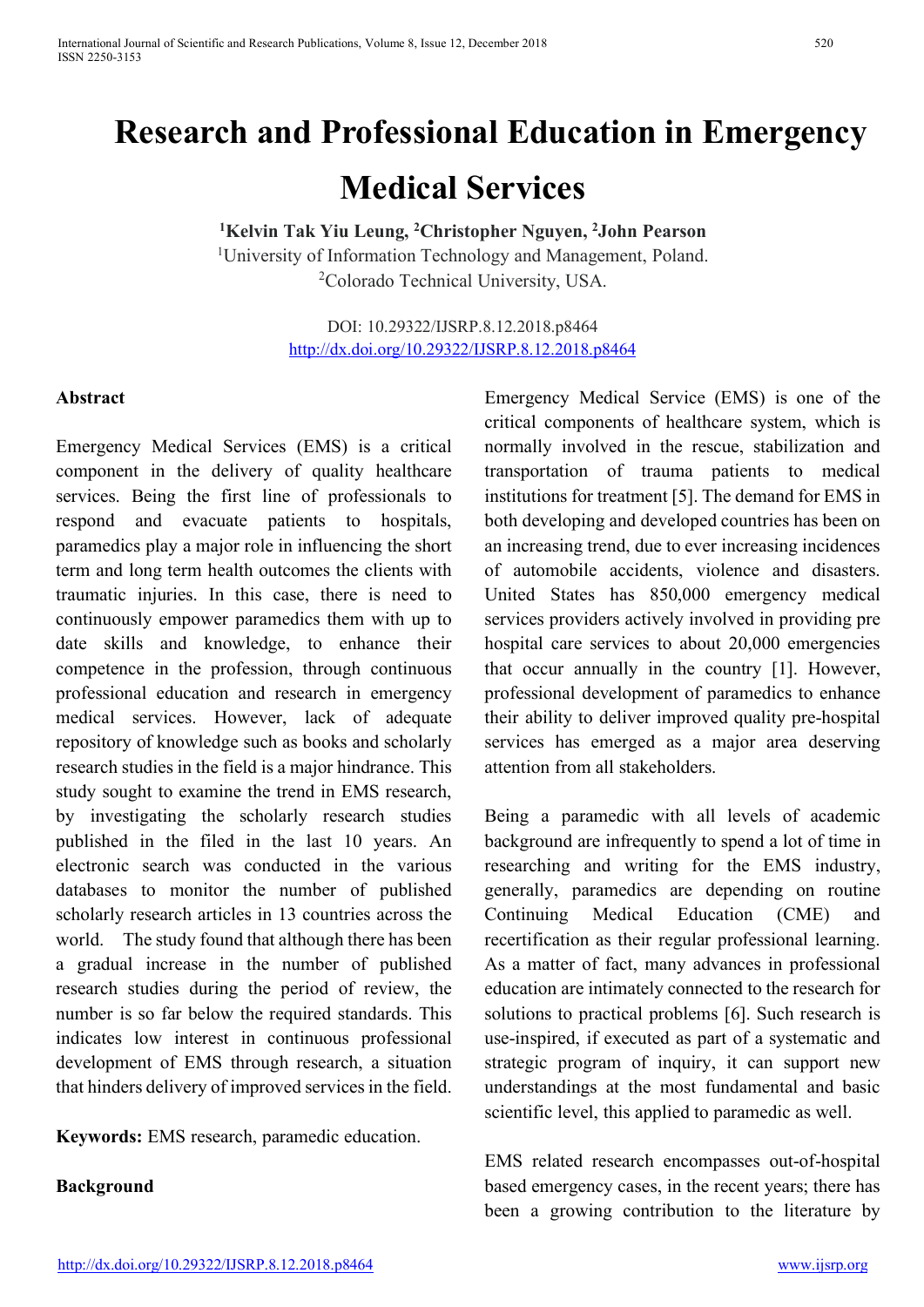paramedics to counter the considerable lack of field data available to support specific interventions or practices. Taking United States as example, federal government agencies annually contribute research funding to pre-hospital EMS [7, 8], such as the National Institutes of Health (NIH), the Agency for Healthcare Research and Quality (AHRQ), the National Highway Traffic Safety Administration (NHTSA), the Health Resources and Services Administration (HRSA), and the Centers for Disease Control and Prevention (CDC), they all have various programs in place to support for the EMS field. However, comparing to some Asian cities, including Hong Kong, Macau, Taiwan and etc., the research foundation to support EMS or related studies is actually less well developed. Consequently, EMS has for years performed without scientific support for many of its actions [9, 10].

Education through research in EMS is somehow limited by a variety of factors, including a lack of investigators being considered to concentrate their work on this area of research that restrict the number of sharing of related information, on the other hand, lack of funding directed specifically to support EMS research also a contributing factor. Despite some paramedics are willing to develop research interest, it is a fact that they currently receive little or no formal training in research methodologies, biostatistics, or informed consent and are not experienced in how to perform a critical reading of the literature [11]. Only a small number of EMS personnel have become accomplished as researchers by taking formal training and advanced degrees that were not part of their initial training in ambulance service [12, 13].

Promoting continuous learning and research has been identified as one of the key approaches of enhancing competence in EMS and healthcare system at large [3]. This realization has been brought about by need to have the entire healthcare system

adapt and adequately address the emerging trends and demands of healthcare services in the 21st century. These include the need to improve the quality and outcomes of patient care, providing universal and affordable healthcare and application of emerging medical technologies [3].

Empirical research evidence indicates that continuous learning and professional development among paramedics empowers them with skills that enhance recovery outcomes of emergency patients and in generation of new knowledge crucial to advancement of the profession [1, 2]. A research study by Guy and Brachet [2] found that paramedics that trained on the use of pre-hospital Advanced Life Support (ALS) reported a decline in the seriousness of injuries and mortality of trauma patients within 24 hours. Moreover, ALS intervention was found to enhance recovery from multiple traumatic injuries [2]. Evidence based research studies on delivery of EMS services in remote areas have also indicated an improvement in survival rates for trauma patients after administration of on scene interventions in Ireland [3] and prediction in occurrence rate for prehospital cardiac arrest in Hong Kong [4]. All of these studies underline the research importance of continuous professional development of paramedics. A study investigating the effects of continuous professional development on paramedics indicated found that the learners reported significant benefits, including gaining new knowledge and updating their skills and introducing new evidence based practices into the profession. However, there is shortage of research on various aspects of EMS, including evidence based studies investigating the efficacy of out of hospital interventions and management for patients with trauma injuries in addition to promoting paramedics welfare as crucial stakeholders in the healthcare sector.

The lack of adequate scientific literature and research on various aspects of EMS and low motivation of paramedics to engage in lifelong learning and continuous professional development is a major issue of concern in the healthcare system<sup>1</sup>. Various experiential studies investigating published research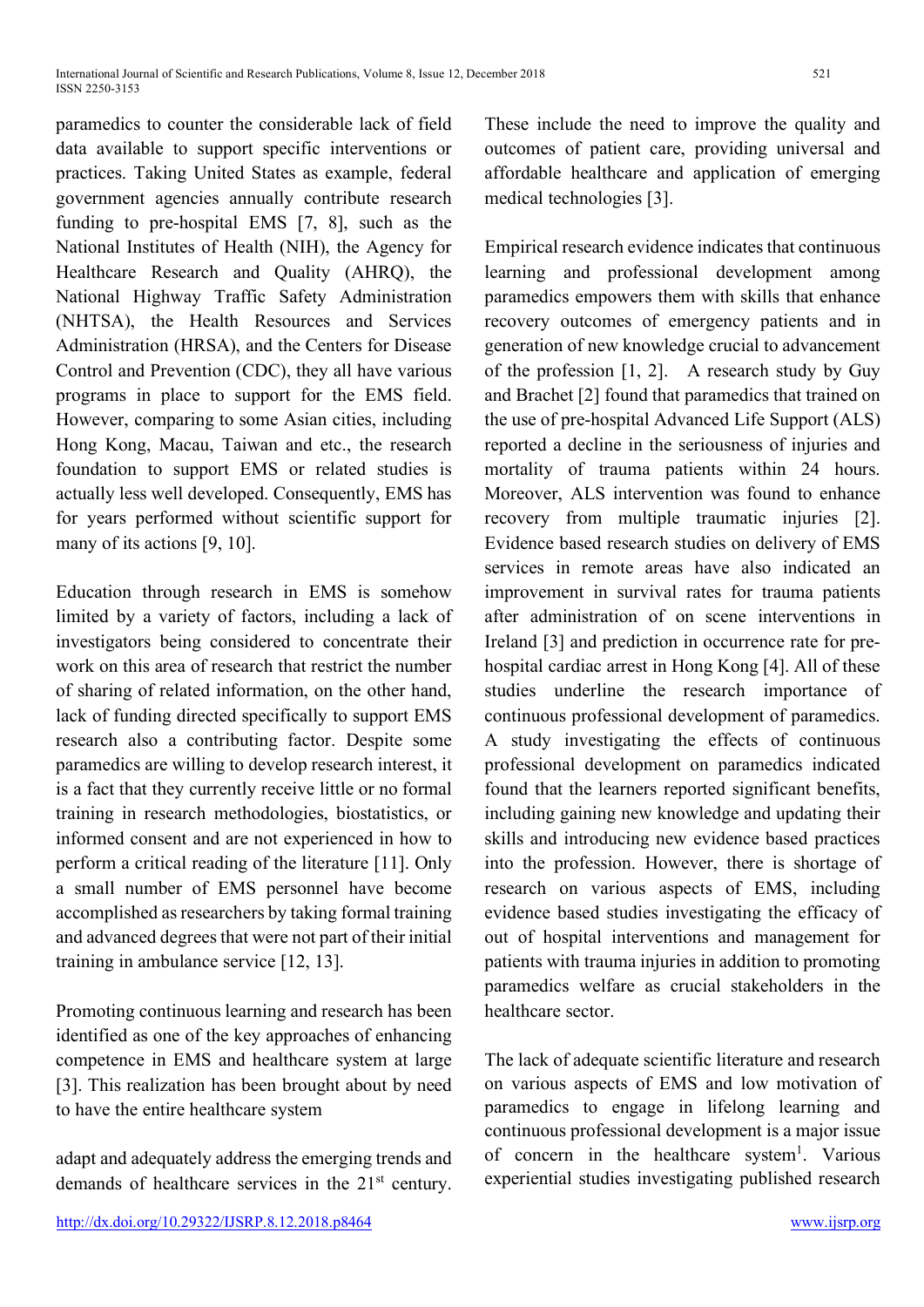on continuous professional development of paramedics across the world have found extremely low numbers<sup>2</sup>. The trend is a considerable impediment to achieving quality healthcare services and in improving professional development of paramedics. Various research studies have investigated the impediments to research and continuous learning in EMS. Some of the impeding factors are associated with the working environment and lack of engagement among the existing paramedics.

EMS work environment is characterized by high levels of stress, concerns about personal safety, irregular working hours, rigorous training, limited professional mobility and poor compensation [2, 5]. Paramedics are exposed to various occupational hazards, which includes contact with body fluids from disaster scenes, risk of falling objects and exposure to violence [2]. A combination of these factors makes EMS one of the careers with lowest staff retention rates. The challenging working environment has over the years been attributed to playing a significant role in undermining establishment of a learning culture in the EMS [1].

This research study sought to investigate the number of scholarly research studies published in paramedics and EMS.

## **Methodology**

To investigate research development in paramedics and emergency services an extensive electronic search was conducted in various research databases across the world. The search sought to establish the number of scholarly studies in paramedics and emergency medical services from 1997 to 2016 in 13 countries. The countries included United States, United Kingdom, Germany, Canada, France, Hong Kong, India, China, Japan, South Korea, Singapore, Australia and Taiwan. . To identify relevant scholarly journals, the search words applied included "paramedics" "emergency, medical services" and ambulance. The number of articles were noted and tabulated.

### **Findings**

| Table 1: Countries with the highest Number of Research |
|--------------------------------------------------------|
| studies published in Paramedics and Emergency medical  |
| services from 2008-2016                                |

| Country          | 2008 | 2009 | 2010 | 2011 | 2012 | 2013 | 2014 | 2015 | 2016 |
|------------------|------|------|------|------|------|------|------|------|------|
| United<br>states | 749  | 895  | 903  | 1130 | 1130 | 1530 | 1390 | 1750 | 1630 |
| Australia        | 531  | 528  | 649  | 689  | 806  | 879  | 931  | 1170 | 1020 |
| UK               | 799  | 936  | 1020 | 1190 | 1310 | 1570 | 1450 | 1710 | 1655 |
| Canada           | 559  | 617  | 739  | 764  | 838  | 840  | 850  | 1070 | 949  |

*Table 2: The total number of published Scholarly research studies in Paramedics and EMS in 13 countries, from 2007 -2016*.

| Year | Number of scholarly articles |
|------|------------------------------|
| 2016 | 4620                         |
| 2015 | 4750                         |
| 2014 | 4090                         |
| 2013 | 4090                         |
| 2012 | 3650                         |
| 2011 | 3330                         |
| 2010 | 3000                         |
| 2009 | 2710                         |
| 2008 | 2550                         |
| 2007 | 2130                         |

*Figure 1:* Published scholarly journals on Paramedics from 1997-2016



*Figure 2: Number of scholarly research articles on Paramedics Published in 13 countries, from 2007-2016*

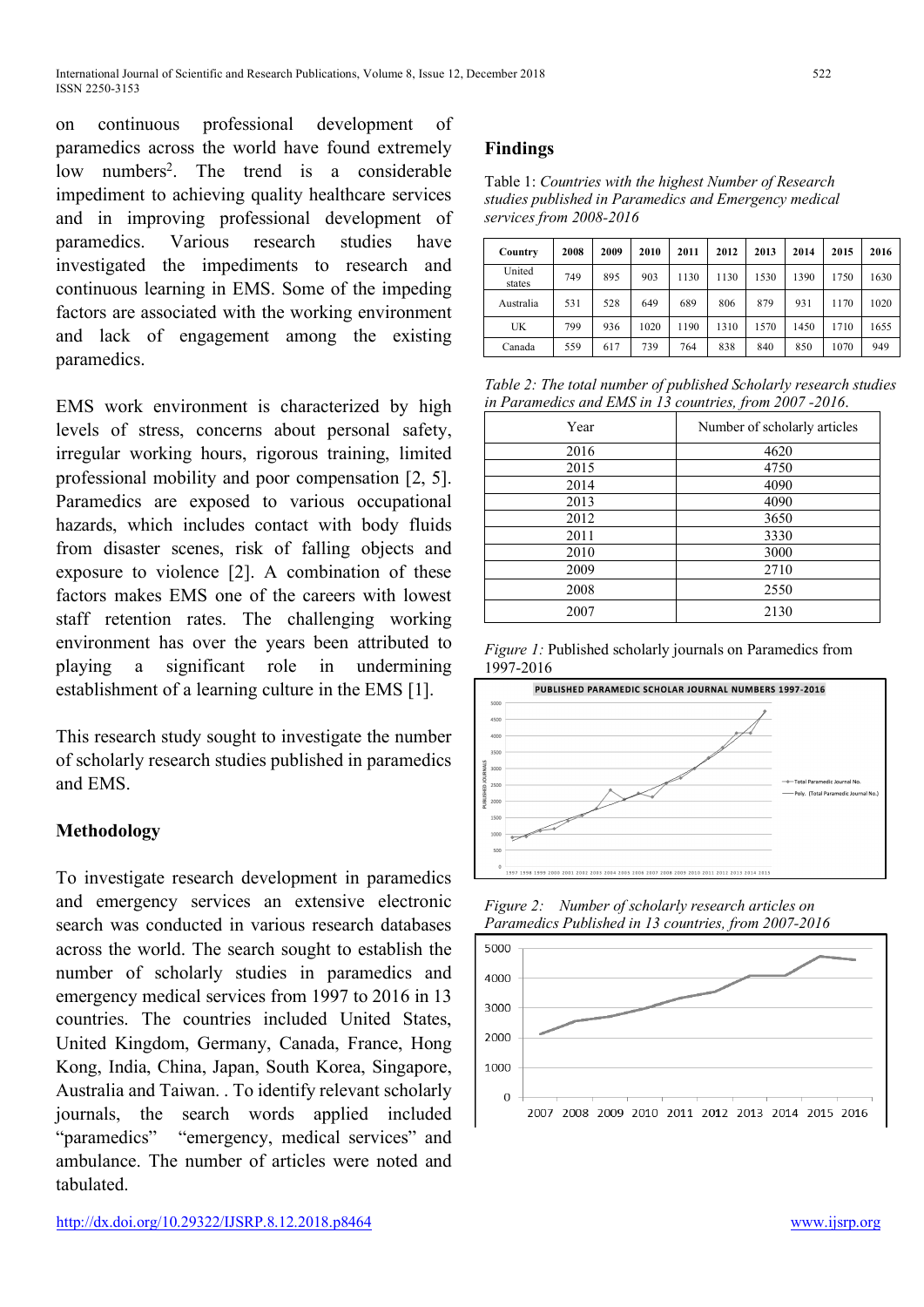Table 1 demonstrates the leading countries in the publication of research on paramedics and emergency medical services from 2008 to 2016. During the period, there has been a gradual increase and interest in the area of paramedic research, as indicated by the increasing number of the publications. In 2008, a total of 2, 638 research articles were published in four countries leading in paramedic research in the world, namely United States, United Kingdom, Australia and Canada. In 2016, the total number of articles published in the four countries was 5,254 representing an increase of about 99% within the 9 year period.

Table 2 represents the total number of articles published in paramedics and emergency medical services in 13 countries across the world from 2007 to 2016. In 2007, a total of 2130 articles in the discipline were published in the discipline, which increased to 4,620 in 2016. This represented an increase of 116% within a period of 10 years (2007- 2016). Table 3 demonstrates the trend in publication of scholarly journals related to paramedics in 13 countries, from 1997-2016. The table demonstrates a gradual but slow increase in the number of journals

published within the period, as indicated in figure 1 and figure 2.

Although there is has been a gradual increase in the number of scholarly research articles in paramedics and EMS published from 1997 to 2016 as indicated in figure 1 and figure 2, it does not compare with other disciplines in healthcare, such as nursing and medicine.

#### **Discussions and Conclusion**

To make research more pleasurable so as to foster life-long professional education and development, it should not be a process causing anxiety and pressure by spending more time reviewing various publications within the EMS framework. As researchers, we want to get our research to do it in a way that people will find accessible, enjoyable and engaging. I think it is time for all of us to begin looking at this continuing education system differently. For one, most if not all paramedics have to do, so obviously there is some benefit if the EMS field as a whole does this.

Paramedic practices are more based on conventional and mentorship practices which may slow to adopt most current trends. Nonetheless, promoting research as part of the continuing professional education for

| Year | Total Paramedic<br>Journal No. | Hong Kong Singapore Taiwan |     |     | Japan | South<br>Korea | China | India | Australia | USA  | Canada | Germany | French | UK   |
|------|--------------------------------|----------------------------|-----|-----|-------|----------------|-------|-------|-----------|------|--------|---------|--------|------|
| 2016 | 4620                           | 188                        | 244 | 159 | 435   | 238            | 457   | 457   | 1020      | 1630 | 949    | 671     | 516    | 1650 |
| 2015 | 4750                           | 201                        | 243 | 156 | 473   | 339            | 478   | 459   | 1170      | 1750 | 1070   | 578     | 515    | 1710 |
| 2014 | 4090                           | 150                        | 168 | 149 | 433   | 254            | 422   | 390   | 931       | 1390 | 850    | 594     | 576    | 1450 |
| 2013 | 4090                           | 141                        | 344 | 122 | 525   | 227            | 384   | 349   | 879       | 1530 | 840    | 530     | 667    | 1570 |
| 2012 | 3650                           | 173                        | 158 | 122 | 393   | 207            | 398   | 349   | 806       | 1130 | 838    | 515     | 546    | 1310 |
| 2011 | 3330                           | 145                        | 217 | 109 | 355   | 185            | 376   | 325   | 689       | 1130 | 764    | 467     | 518    | 1190 |
| 2010 | 3000                           | 139                        | 157 | 97  | 311   | 158            | 347   | 292   | 649       | 903  | 732    | 471     | 459    | 1020 |
| 2009 | 2710                           | 117                        | 131 | 81  | 269   | 149            | 285   | 284   | 528       | 895  | 617    | 386     | 423    | 936  |
| 2008 | 2550                           | 140                        | 148 | 100 | 257   | 173            | 331   | 279   | 531       | 749  | 559    | 380     | 388    | 799  |
| 2007 | 2130                           | 87                         | 116 | 57  | 219   | 96             | 224   | 213   | 423       | 676  | 514    | 289     | 313    | 656  |
| 2006 | 2240                           | 104                        | 564 | 100 | 248   | 91             | 653   | 642   | 888       | 1160 | 949    | 782     | 289    | 1110 |
| 2005 | 2060                           | 70                         | 93  | 54  | 158   | 63             | 143   | 231   | 414       | 546  | 460    | 198     | 257    | 610  |
| 2004 | 2340                           | 409                        | 378 | 55  | 509   | 58             | 489   | 138   | 281       | 857  | 669    | 552     | 217    | 776  |
| 2003 | 1780                           | 74                         | 77  | 39  | 172   | 65             | 119   | 153   | 262       | 478  | 343    | 203     | 228    | 419  |
| 2002 | 1560                           | 47                         | 81  | 39  | 140   | 57             | 96    | 217   | 212       | 412  | 366    | 167     | 293    | 322  |
| 2001 | 1400                           | 85                         | 76  | 21  | 136   | 35             | 1005  | 127   | 242       | 425  | 248    | 202     | 177    | 368  |
| 2000 | 1160                           | 35                         | 37  | 24  | 97    | 37             | 65    | 82    | 144       | 314  | 185    | 123     | 125    | 212  |
| 1999 | 1100                           | 38                         | 17  | 11  | 104   | 35             | 67    | 73    | 125       | 280  | 198    | 110     | 109    | 231  |
| 1998 | 925                            | 31                         | 26  | 8   | 66    | 19             | 48    | 48    | 97        | 271  | 139    | 68      | 95     | 191  |
| 1997 | 900                            | 36                         | 18  | 11  | 75    | 19             | 36    | 35    | 147       | 294  | 180    | 102     | 72     | 167  |

Table 3:

| Journals published from 1997-2016 related to Paramedics |
|---------------------------------------------------------|
|                                                         |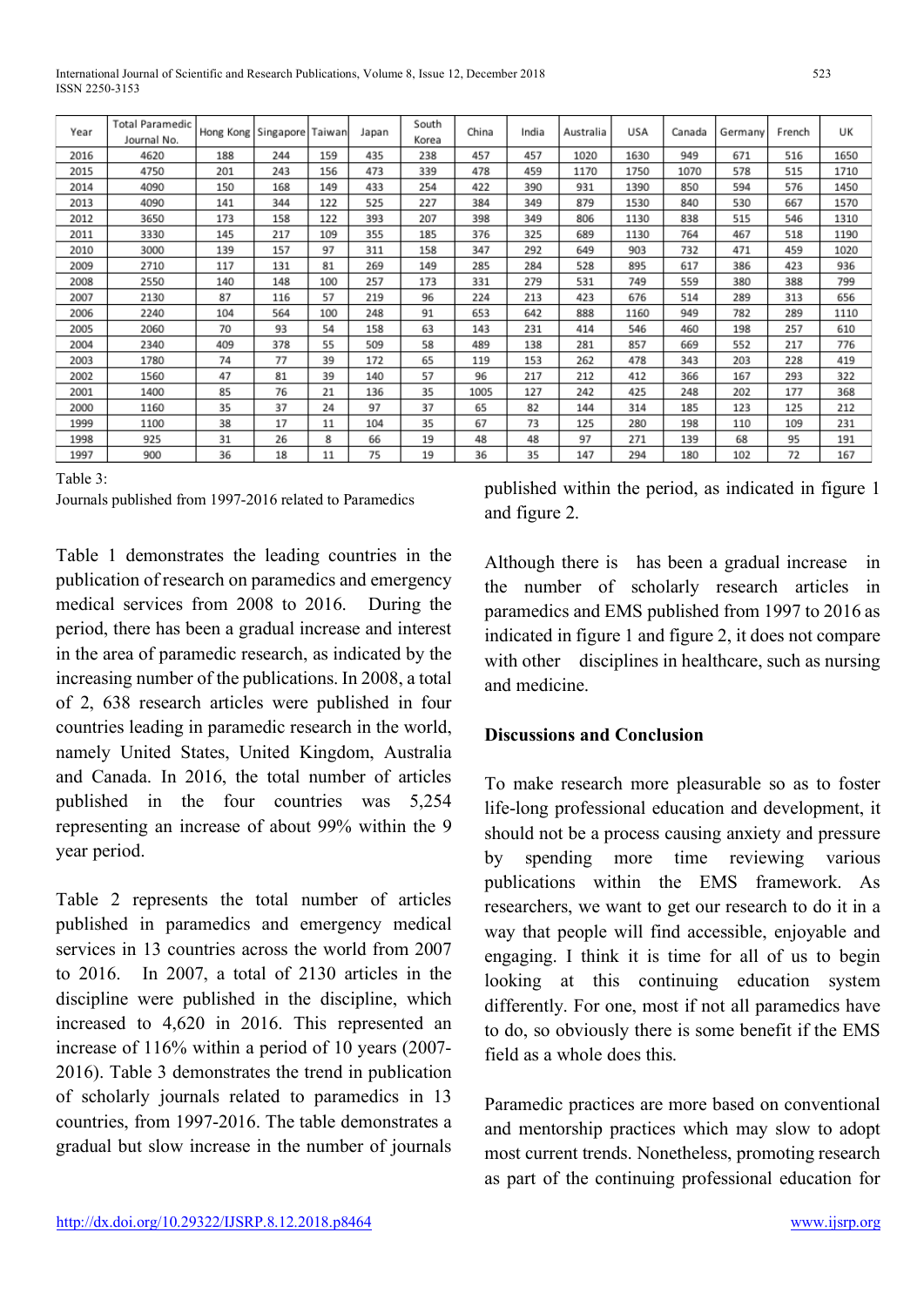paramedics to determine what constitutes better standard in the pre-hospital setting would allow for enhancements over time. To start with, there are many traditional or non-traditional journal articles including but not limited as listed below, where some emergency medicine journals are not for paramedic that at least occasionally include pre-hospital and ambulance related topics.

As EMS professionals in this unique and challenging world, we must remember that it is very important to stay up-to-date and research for the newest information so we can best treat our patients with knowledge to fit in different emergency scenes, it also leads to new treatments or prove existing practice may be improved by new initiatives; though the results are sometimes ambiguous, others simply open our eyes to innovative ideas and challenges.

Research findings indicate that incorporating various adult learning principles in training promotes development of learning culture. The principles include immediacy and selection of topics that are relevant to promote learners engagement, the other approach entails infusing a sense of curiosity in learners to initiate and sustain intrinsic motivation to engage in lifelong learning [1]. This fosters development of behaviors that encourage acquisition of new knowledge, which could ultimately result to increased engagement in research and lifelong learning among the paramedics.

Continuous professional development of paramedics should be made a mandatory component of medical practice to promote enhancement of skills, competence in addition to development and dissemination of new knowledge in EMS. However, this would require considerable investment by all stakeholders involved in EMS, including individual paramedic practitioners in taking stewardship of own learning. Addressing these issues is critical to promote a culture of lifelong learning and research in EMS practice. This would encourage a formation of a vibrant practice, which is updated on current best

practices to promote professional and personal development.

From time to time, it is not uncommon to hear that EMS providers discuss about not being considered as part of the medical profession (not doctor or nurse) or being left out for this reason or that. May be making this change will be the first step in achieving a more level playing field with some of our counterparts.

## **Declaration of conflict of interest**

All authors declared no potential conflicts of interest with respect to the research, authorship and publication of this article.

## **Funding**

The authors received no financial support for the research, authorship and publication of this article.

## **References**

- 1. Carhart, E. How to promote a culture of learning in EMS. Top tips for keeping experienced EMS providers engaged in continuing education. EMS World, 2014; 43(6):35-40.
- 2. Guy D, Brachet, T. Retention, Learning by Doing, and Performance in Emergency Medical Services. Health Services Research, 2009; 44(3):902-925.
- 3. Knox, S, Cullen, W, Dunne1, P. A national study of Continuous Professional Competence (CPC) amongst pre-hospital practitioners. BMC Health Services Research, 2015; 15(532):1-10.
- 4. Low, C. T., Lai, P. C., Yeung, P. S. S., Siu, A. Y. C., Leung, K. T. Y., & Wong, P. P. Y. (2018). Temperature and Age–Gender Effects on outof-Hospital Cardiac Arrest Cases. Hong Kong Journal of Emergency Medicine, vol. 25, no. 2, 83–90, doi:10.1177/1024907917751301.